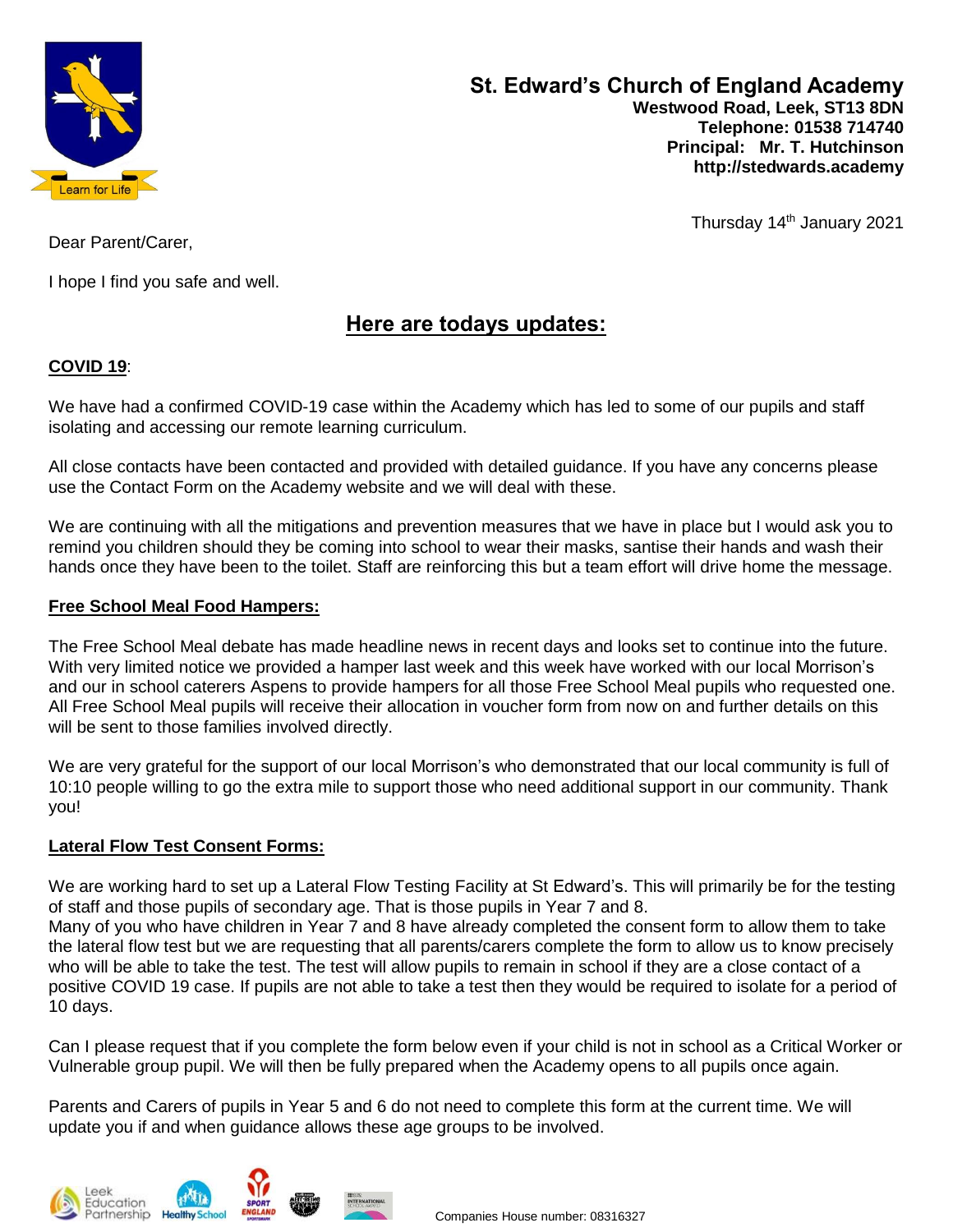### **Teams:**

Again thank you for your patience as we work through the teething problems that have arisen regarding home learning. One of your emails described it as akin to building a plane whilst flying it. I appreciate and agree with the sentiment. We are dealing with any concerns and queries as quickly as possible and we will continue to do this until all pupils are accessing the very best education and support that we can provide.

Regarding elements on Teams such as Assignments and the addition of APPs etc. we are working to bring a consistent pattern for all pupils as quickly as possible now that we are up and running. I will keep you updated on this but once again thank you for your understanding.

Could you please remind your child that whilst on teams they should not be setting up their own groups or starting their own meetings on Microsoft Teams; only the groups and meetings set up by Academy staff should be used. If your child is unable to access the relevant groups or meetings for their schoolwork, please use the contact form on the Academy website to request assistance.

#### **Teams Guidance Notes:**

Click here: [St Edwards Academy](https://www.stedwards.academy/curriculum/home-learning-timetable)

#### **Register your Place for September 2021:**

I know this may seem a long way off however, the deadline to register your place at St Edward's for Year 5 or Year 7 new starters is the 15<sup>th</sup> January 2021.

Please complete this form on the Staffordshire County Council website:

[Admission to primary and middle schools September 2021 entry -](https://www.staffordshire.gov.uk/Education/Admissions-primary/Apply/Overview.aspx) Staffordshire County Council

#### **Critical Worker and Vulnerable Group Places:**

We were awaiting further guidance from the Government regarding the expectations around pupils and who can be in school. We have now received this information and it informs us that we are to accept Critical Worker and Vulnerable pupils where they require a place.

If you require a place and fall within the criteria that can be found in the link below and currently do not have one please complete the form that can be found here:

#### [Critical Worker and Vulnerable Group Request Form](https://forms.office.com/Pages/ResponsePage.aspx?id=1fhjb3KZgUuT_NXvEhdWcKayiLvXvodDpRcCWau7pr1UN1hZR0dHVDBUWlQ2NlJBR1VISFZSS0k1US4u)

I would urge all parents/carers to **consider** wherever possible to keep their children at home. We are doing everything we can to control and mitigate the transmission of the virus but I am sure you are aware that the current national situation is alarming and the 'Stay at Home' message is one for us all to heed where ever possible.

#### Here is the [Government](https://assets.publishing.service.gov.uk/government/uploads/system/uploads/attachment_data/file/950510/School_national_restrictions_guidance.pdf) Guidance from 7<sup>th</sup> January.

#### **Frequently Asked Questions:**

If you have a question you would like answering regarding the Academy, please click on the link below:





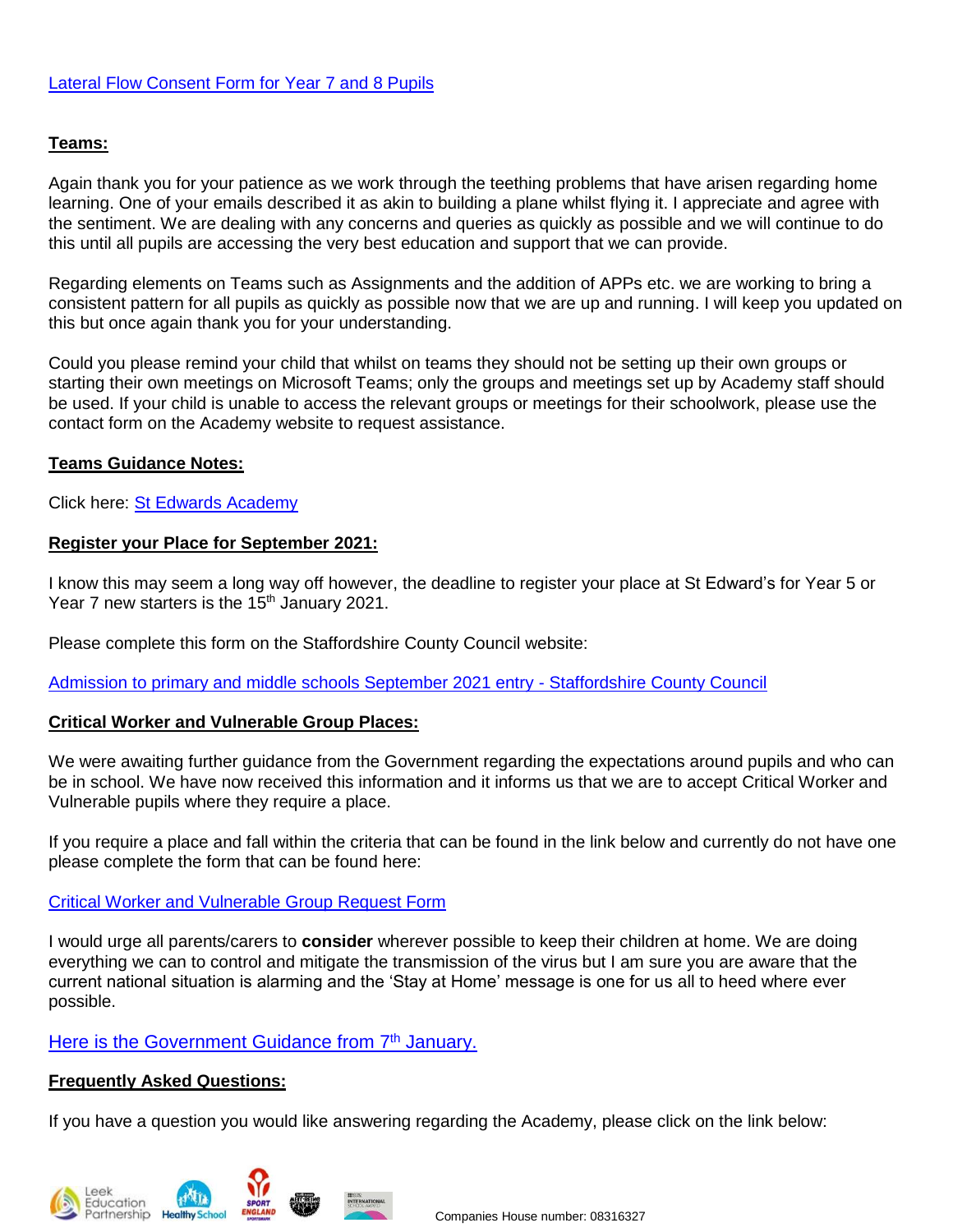#### **Half Term Challenges:**

St Edward's Church of England Academy's Arts and Sports Faculty will be setting pupils a number of extracurricular challenges this half term! These challenges are optional and all pupils are welcome to complete the challenges whether they are currently home learning or whether they are in school during the day then taking part in the challenges after school.

Each week, pupils will be set a new challenge. Pupils can choose to complete all, some or none of the challenges - they are designed to be fun!

WB 11/1 – Three Peaks Challenge (walk/run/swim/ride the equivalent of the 26 miles of the Three Peaks) WB 18/1 – St Edward's Bake Off (create a 'Show Stopper' of your own choosing) WB 25/1 – St Edward's Got Talent (create a video or sound bite of your musical ability; it could be a show tune, a piece recorded on an instrument or a song you have created) WB 1/2 – Photography competition(information to follow on Microsoft Teams)

WB 8/2 – Jewellery design competition and winners of the Three Peaks Challenge celebrated

In addition to the above, we will also be posting on Microsoft Teams two fitness classes a week that have kindly been recorded by the staff at Fit Bodies Gym in Leek (these fitness classes will be suitable for pupils in all year groups).

Pupils can find more information about each challenge, watch the fitness classes and return photographs etc. of their completed challenges on Microsoft Teams by going to the folder labelled with their year group then 'Arts and Sports Extracurricular Challenges'.

#### **Contacting the Academy:**

To assist you in contacting the correct person at the Academy when you have a query, please continue to utilise the CONTACT link on the Academy website for all general and office focused enquiries. Please avoid sending texts and wherever possible calling the Academy as you may not always get a response via these lines of communication at the current time. Whereas with the Contact Form to you will as soon as possible. For any subject specific questions, please utilise the following addresses to access key subject specialists:

For Maths [maths@st-edwards.staffs.sch.uk](mailto:maths@st-edwards.staffs.sch.uk)

- For English englishst@st-edwards.staffs.sch.uk
- For Science and Computing scienceandcomputing@st-edwards.staffs.sch.uk
- For Geography, History and MFL [humanandlang@st-edwards.staffs.sch.uk](mailto:humanandlang@st-edwards.staffs.sch.uk)
- For RE re-sted@st-edwards.staffs.sch.uk
- 

For Creative Studies [creativestudies@st-edwards.staffs.sch.uk](mailto:creativestudies@st-edwards.staffs.sch.uk)

### **Safeguarding:**

Keeping our pupils and their families safe is our most important job.

If you have any concerns, please call First Response on 0800 131 3126 or the NSPCC on 0808 800 5000 or Childline on 0800 1111. If you need to contact us, please do so via the Contacts link on the Academy website.

There is a lot of support available to help keep your child safe online. Below are some useful links to help parents and carers:

• Think You Know:https://www.thinkuknow.co.uk/ (advice from the National Crime Agency to stay safe online)





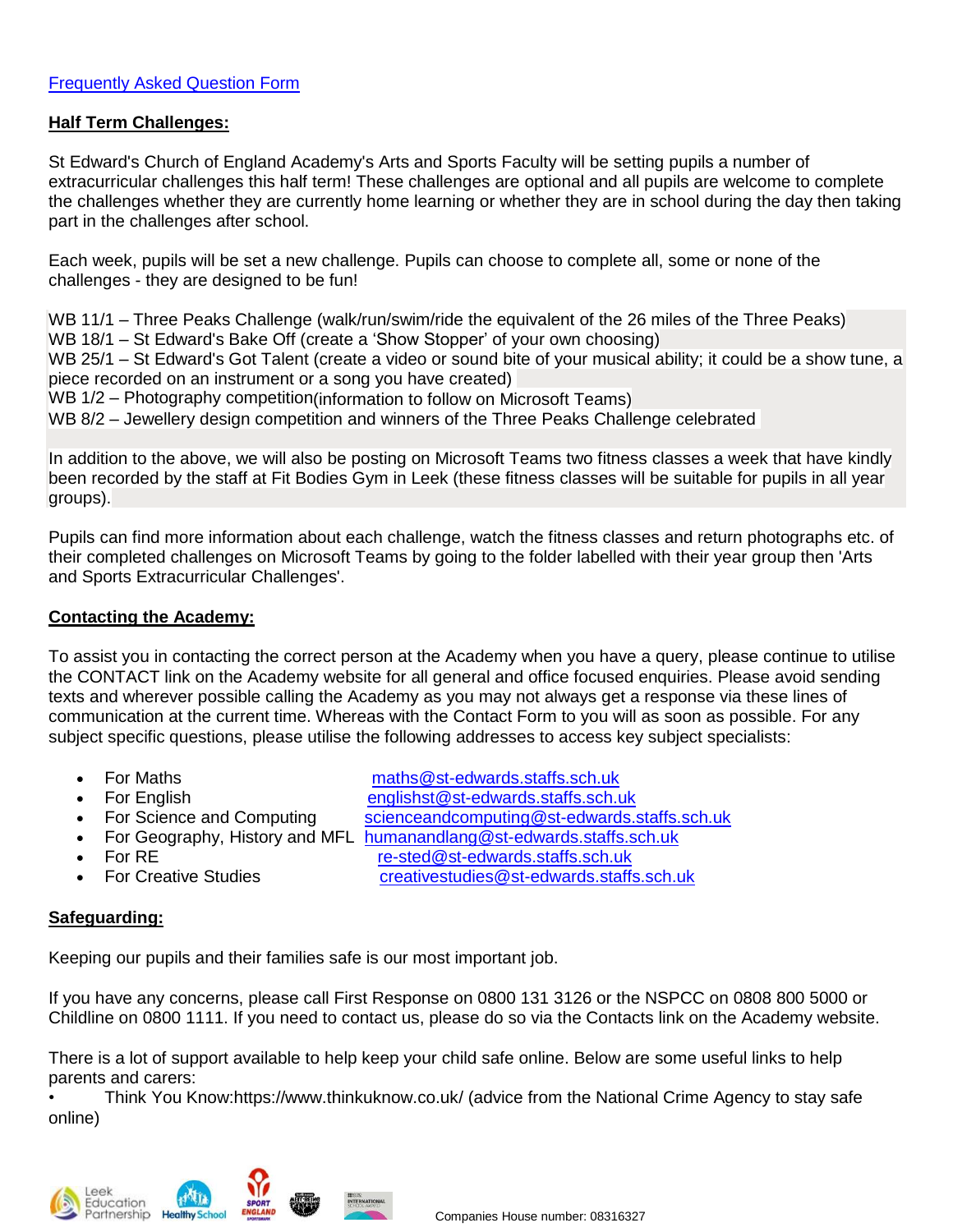- Internet Matters:https://www.internetmatters.org/ (support for parents and carers to keep their children safe online)
- Parent Info:https://parentinfo.org/ (support for parents and carers to keep their children safe online)
- LGfL:https://www.lgfl.net/online-safety/ (support for parents and carers to keep their children safe online)
- Net Aware:https://www.net-aware.org.uk/ (support for parents and carers from the NSPCC)

### **Staying Safe Online: CEOP**

As we are all needing to use the internet more and more to access communication, information and resources for every part of our lives at the moment, it is even more important that we are all aware of the dangers that being online and working online can pose. This is particularly important for your children and our pupils who are utilising the World Wide Web. CEOP and the Thinkuknow education programme are generating worksheets and guidance each week on a Tuesday to support everyone to stay safe online. Please use the link below or visit the 'School Information Updates' section on the Academy website:

### [CEOP Thinkuknow Online Safety Guidance](https://www.stedwards.academy/admin/ckfinder/userfiles/files/CEOP%20sheet%20for%20parents%20and%20pupils.pdf)

# **Additional Web Resources That Be Helpful to Parents**

### [https://radioblogging.net](https://radioblogging.net/)

Some info to be sent to parents with the above link:

This is a radio broadcast on the internet with a live lesson by English teachers at 9.30am to inspire writers. Click on the orange button to listen. Pupils need to listen live to access the lesson - set yourself a reminder for 9.25am so that you don't miss out! Reading recommendations by age group: <https://schoolreadinglist.co.uk/>

Audio books free during school closure: <https://stories.audible.com/start-listen>

<https://www.twinkl.co.uk/home-learning-hub>

<https://artsandculture.withgoogle.com/en-us/> <https://padlet.com/>

<https://www.chesterzoo.org/schools/resources/>

<https://www.scouts.org.uk/the-great-indoors>

<https://www.worldofdavidwalliams.com/elevenses/>

<https://www.jodrellbank.net/sciencelearningathome/>

<https://www.jcb.com/origin2017/~/asset/14/46105>

# **Responses to FAQs**:

### **Question:**

Can you confirm that parents evening is going ahead for Year 6?